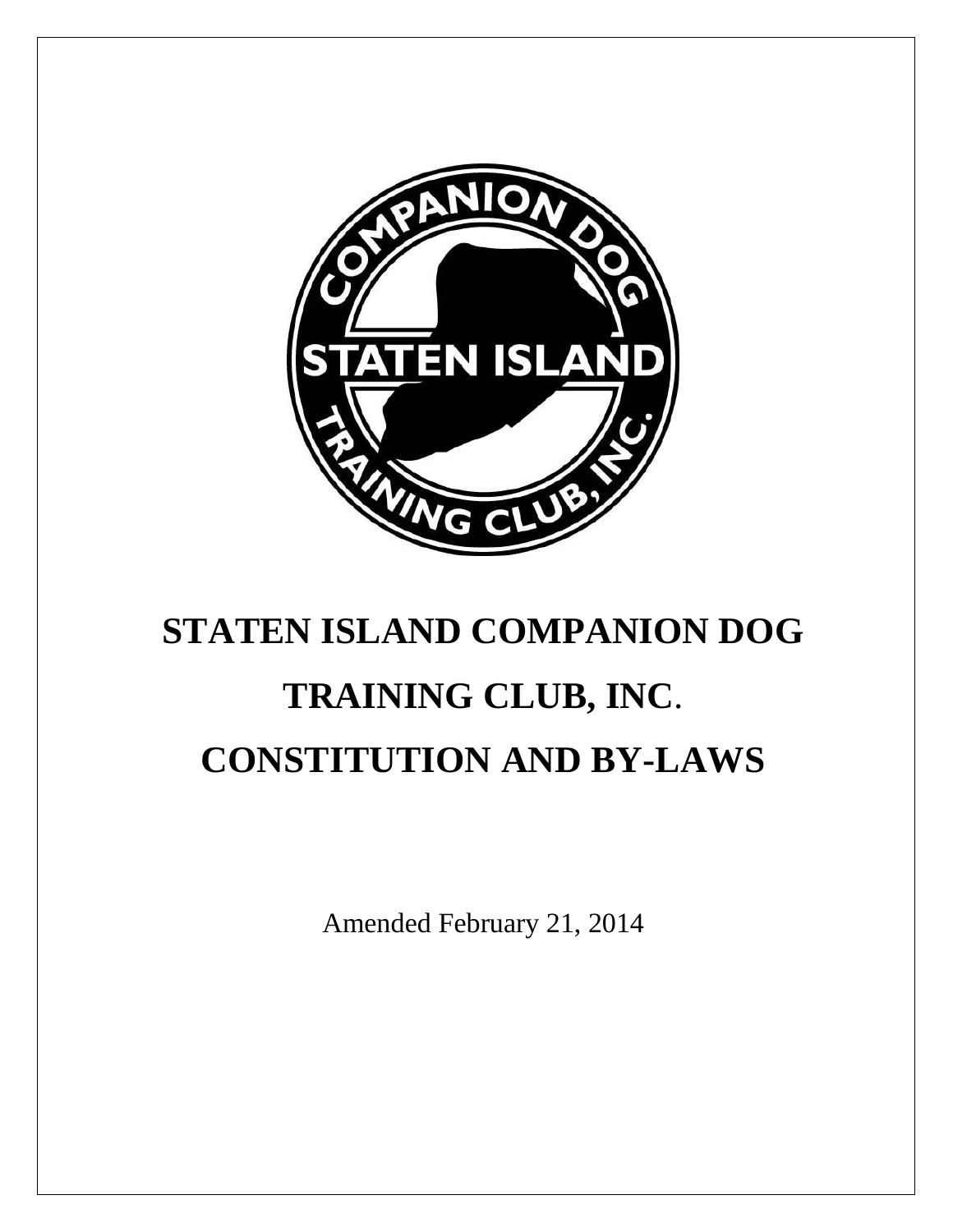

# STATEN ISLAND COMPANION DOG TRAINING CLUB, INC. CONSTITUTION AND BY-LAWS

# TABLE OF CONTENTS

| Article One - Name                                     | 3              |
|--------------------------------------------------------|----------------|
| Article Two – Objectives                               | 3              |
| Article Three - Membership                             | $\overline{4}$ |
| Article Four – Meetings and Voting                     | 7              |
| Article Five – Directors and Officers                  | 9              |
| Article Six – The Club Year, Annual Meeting, Elections | 11             |
| Article Seven - Licensed Events                        | 13             |
| Article Eight – Committees                             | 13             |
| Article Nine - Training Directors and Committees       | 14             |
| Article Ten - Discipline                               | 15             |
| Article Eleven - Amendments                            | 16             |
| Article Twelve - Dissolution                           | 17             |
| Article Thirteen – Order of Business                   | 17             |
| Article Fourteen - Constitution Review                 | 18             |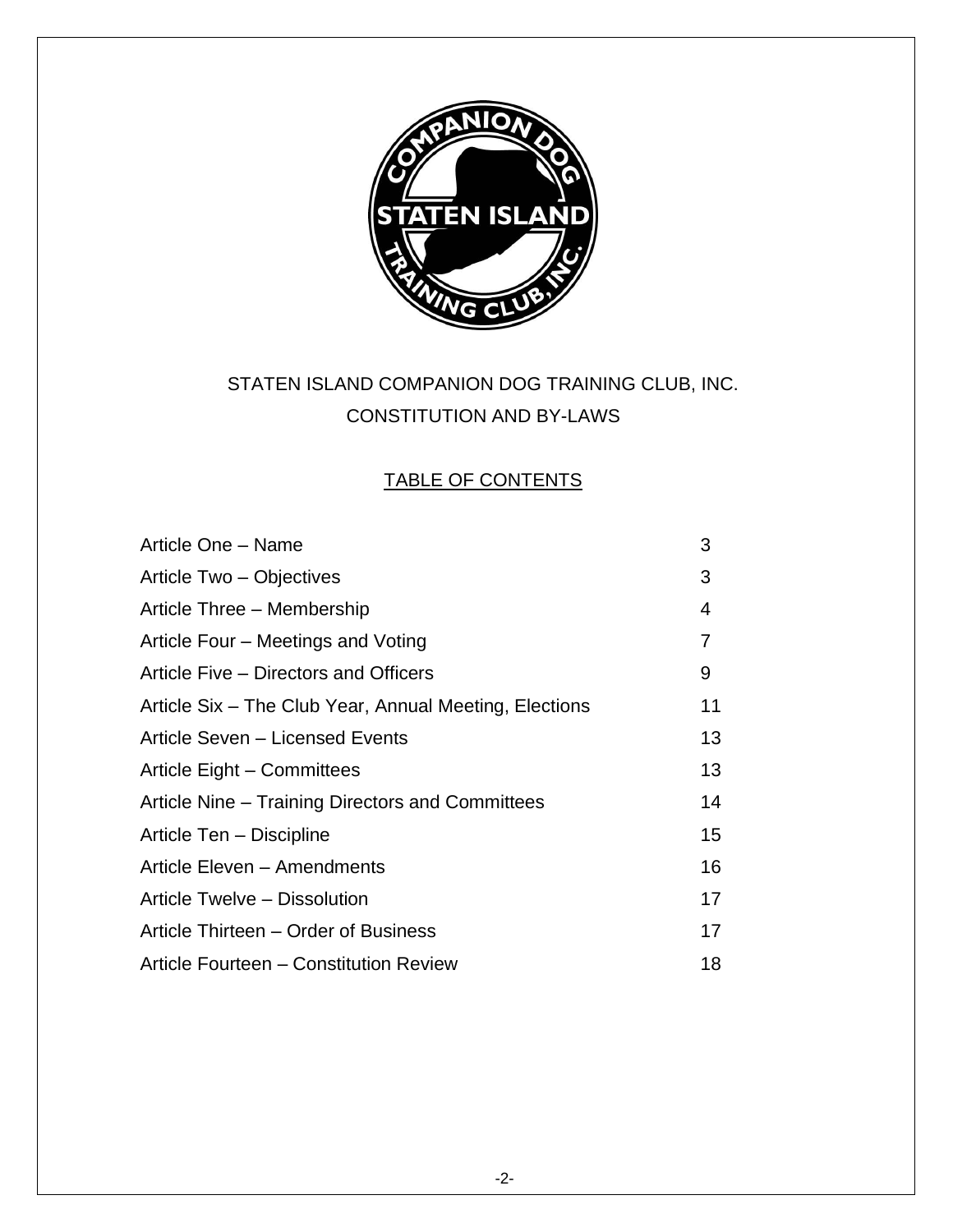# STATEN ISLAND COMPANION DOG TRAINING CLUB, INC. CONSTITUTION AND BY-LAWS

## **ARTICLE ONE** NAME

Section 1: The name of the Club shall be the Staten Island Companion Dog Training Club, Inc.

# ARTICLE TWO **OBJECTIVES**

SECTION 1: The objectives of the Club shall be:

- A. To advance interest in dog training;
- B. To help prepare dogs for competition and to conduct trials and matches under the rules of the American Kennel Club;
- C. To educate the public regarding dogs and their roles in our lives;
- D. To protect and promote responsible dog ownership and welfare in the community.

SECTION 2: For the accomplishment of its purposes, the Club shall have the power to purchase, rent, or lease property for its activities and for the maintenance of a meeting place, and to acquire and hold by purchase or gift such personal and real property as may be necessary.

SECTION 3: The Club shall not be conducted or operated for profit and no part of any profit or remainder or residue from dues or donations to the Club shall inure to the benefit of any member or individual. No member may be hired as an instructor for any classes that are offered by the Club.

SECTION 4: The members of the Club shall adopt and may from time to time revise such by-laws as may be required to carry out these objectives.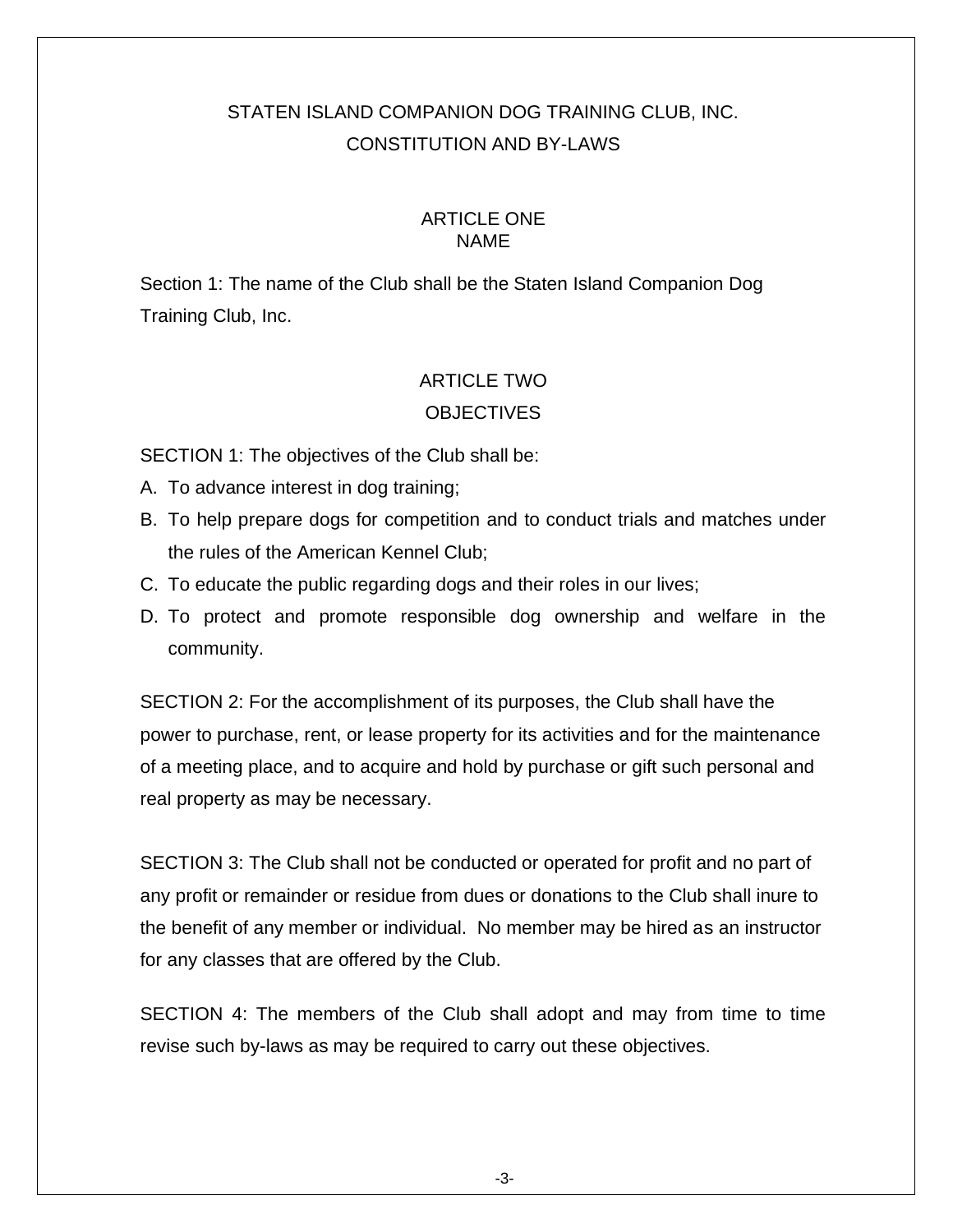# ARTICLE THREE MEMBERSHIP

# SECTION 1: ELIGIBILITY

There shall be two (2) classes of membership. The qualifications for each are as follows:

- A. Members: Adults, over 18 years of age. Membership may be individual or family/household.
- B. Junior Members: Members under 18 years of age. Upon reaching his/her 18<sup>th</sup> birthday, a Junior member may make an application for membership. Junior membership may be individual or part of a family/household membership.

While membership is to be unrestricted as to residence, the Club's primary purpose is to be representative of exhibitors of Staten Island.

# SECTION 2: DUES

Membership dues shall be \$35.00 per year with a \$5.00 increase the following year. Membership will cap at \$40.00 or such figure recommended by the Board of Directors and approved by a majority of the voting members present at the May meeting for the first family member and \$5.00 per additional family member. Dues are payable on or before the first day of July of each year. During the first week of June, the Club shall send to each member a statement of his dues for the ensuing year. Each member household will receive one statement of dues. All dues not received by July 15<sup>th</sup> will incur a late fee of \$10.00 for the first member and \$5.00 for each additional member. [See Article 3, Section 5 B]

## SECTION 3: ADMISSION TO MEMBERSHIP

Each applicant for membership shall have attended two (2) open meetings as a Club guest and completed two (2) training sessions and two (2) jobs for the club prior to the submission of his application. In extreme cases where meetings cannot be attended, a prospective member may petition the board to perform

-4-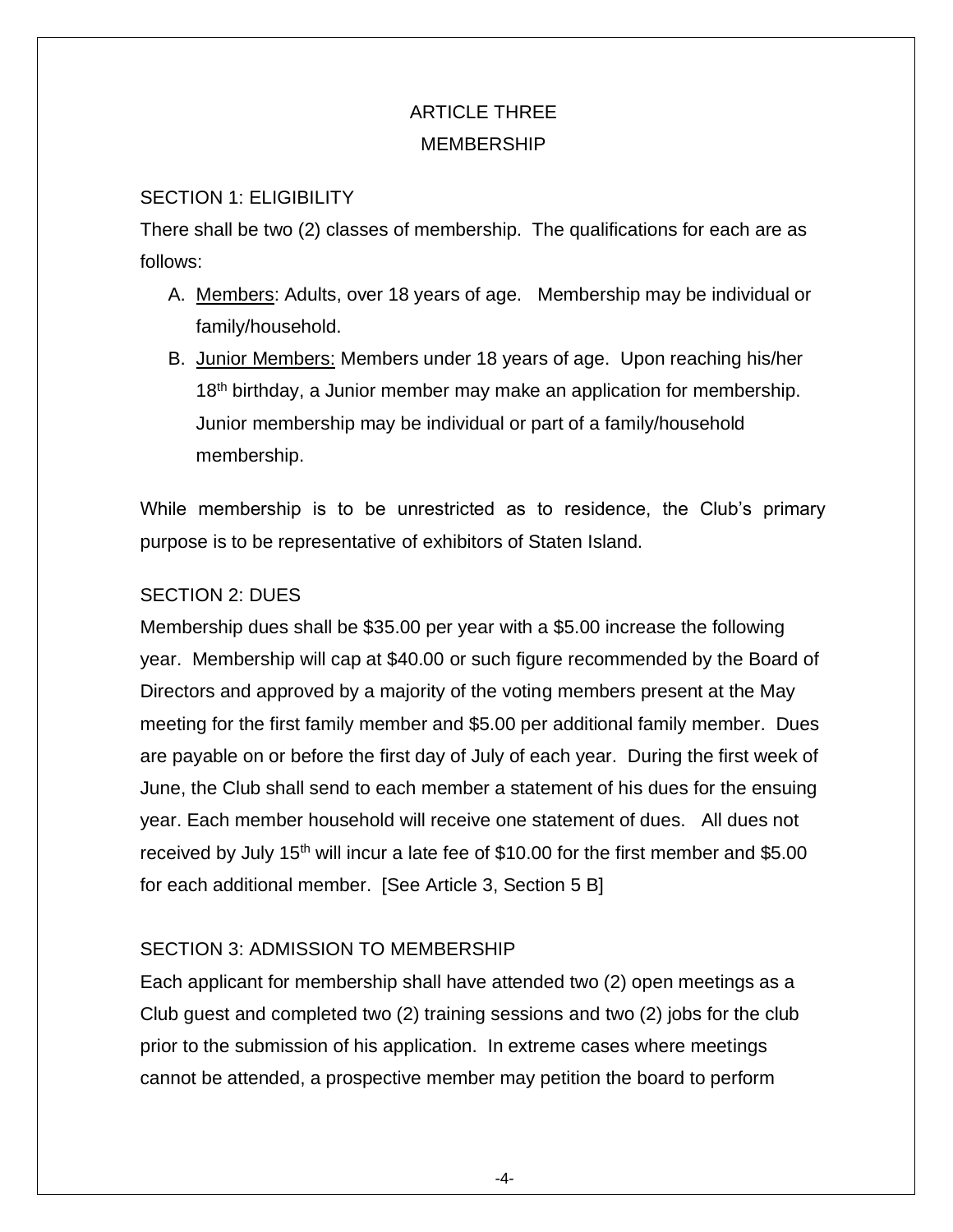services equal to 3 work hours for each meeting. All applicants shall apply on a form approved by the Board of Directors. This form shall include a statement that the applicant agrees to abide by the Constitution and By-Laws of the Club; the applicant's name, address and occupation, and the signatures of two sponsors who are members in good standing, one of whom is on the Board of Directors. The prospective member shall submit dues payment for the current year with the application.

All applications for membership or to change membership status are to be filed with the Membership Chairperson, reviewed by the Board of Directors, and read at the first general membership meeting following their receipt provided all other provisions of this section have been met. At the next general membership meeting following their reading, membership applications shall be voted upon by written ballot or show of hands and an affirmative vote of at least ¾ of the eligible voting members present shall be required to elect an applicant. The applicant shall leave the voting area/room during the vote.

Applicants for membership who have been accepted by the Club shall be sent a notice of acceptance, a membership roster and a copy of the Club's Constitution and By-Laws by the Membership Chairperson.

Applicants for membership who have been rejected may not reapply within 6 months after such rejection. The Secretary shall send a notice of rejection to the applicant as well as any monies submitted.

## SECTION 4: PRIVILEGES AND REQUIREMENTS OF MEMBERSHIP

A. Members enjoy all the privileges of the Club, specifically training discounts, the right to vote and eligibility for election as an officer or director, provided that they have attended at least four (4) of the regular monthly business meetings held during the previous fiscal year and performed 16 hours of service for the club per year, one job must be at one of the performance events conducted by the club (Agility, Obedience or Rally) during same previous fiscal year.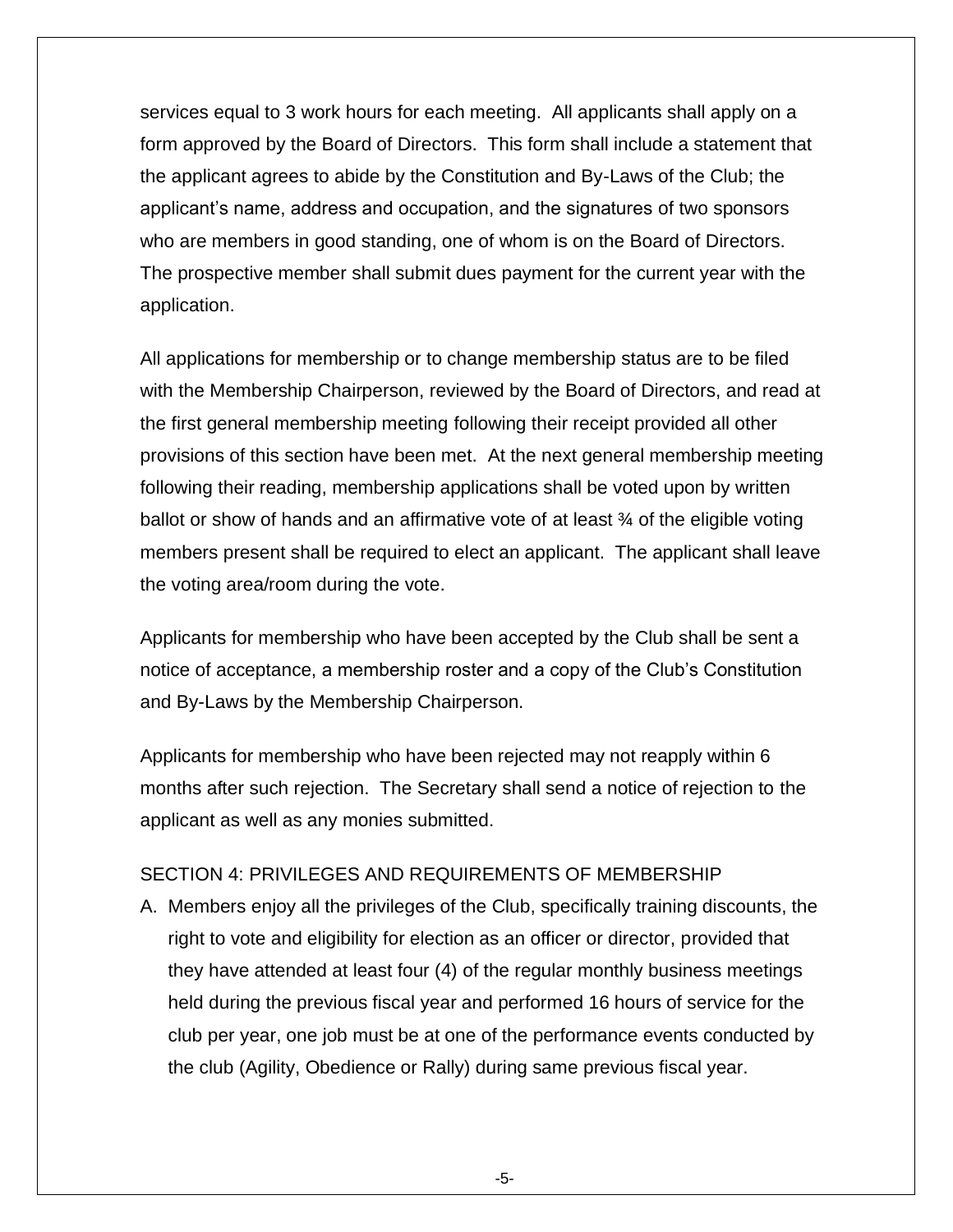Those 16 hours performed should be listed on the membership renewal application. Members who have not met the requirement of four (4) meetings and 16 hours of work will be considered to be in poor standing and be ineligible to enjoy the privileges as stated above. The Board may entertain a request by any member to exchange an approved job for each missed meeting to remain in good standing.

A member must be present at roll call in order to be given credit for meeting attendance. Any member who is not present during roll call will be considered absent. Extenuating circumstances will be reviewed on an individual basis.

Re-eligibility will be established when a member fulfills the meeting and job requirements for the current fiscal year. The Board of Directors may waive the attendance at meetings or job requirements upon prior presentation of good cause; such letters must be renewed annually with payment of dues, but such members will be ineligible to vote or be elected to office unless the membership requirements have been met. Matters of extenuating circumstance will be reviewed on an individual basis by the Board of Directors.

B. Junior members: May participate in all social activities of the Club and attend meetings. They are not eligible to vote or to hold office.

#### SECTION 5: TERMINATION OF MEMBERSHIP

Membership may be terminated by:

- A. Resignation: Any member in good standing may resign from the Club upon written notice to the secretary and /or membership chairperson. But no member may resign when in debt to the Club. Dues obligations are considered a debt to the Club and are incurred on the first day of each fiscal year.
- B. Lapsing: Any member who does not pay his/her dues by July 1<sup>st</sup> shall be deemed not in good standing. Such members shall be dropped from membership if they fail to respond with payment within 30 days (July 31<sup>st</sup>) from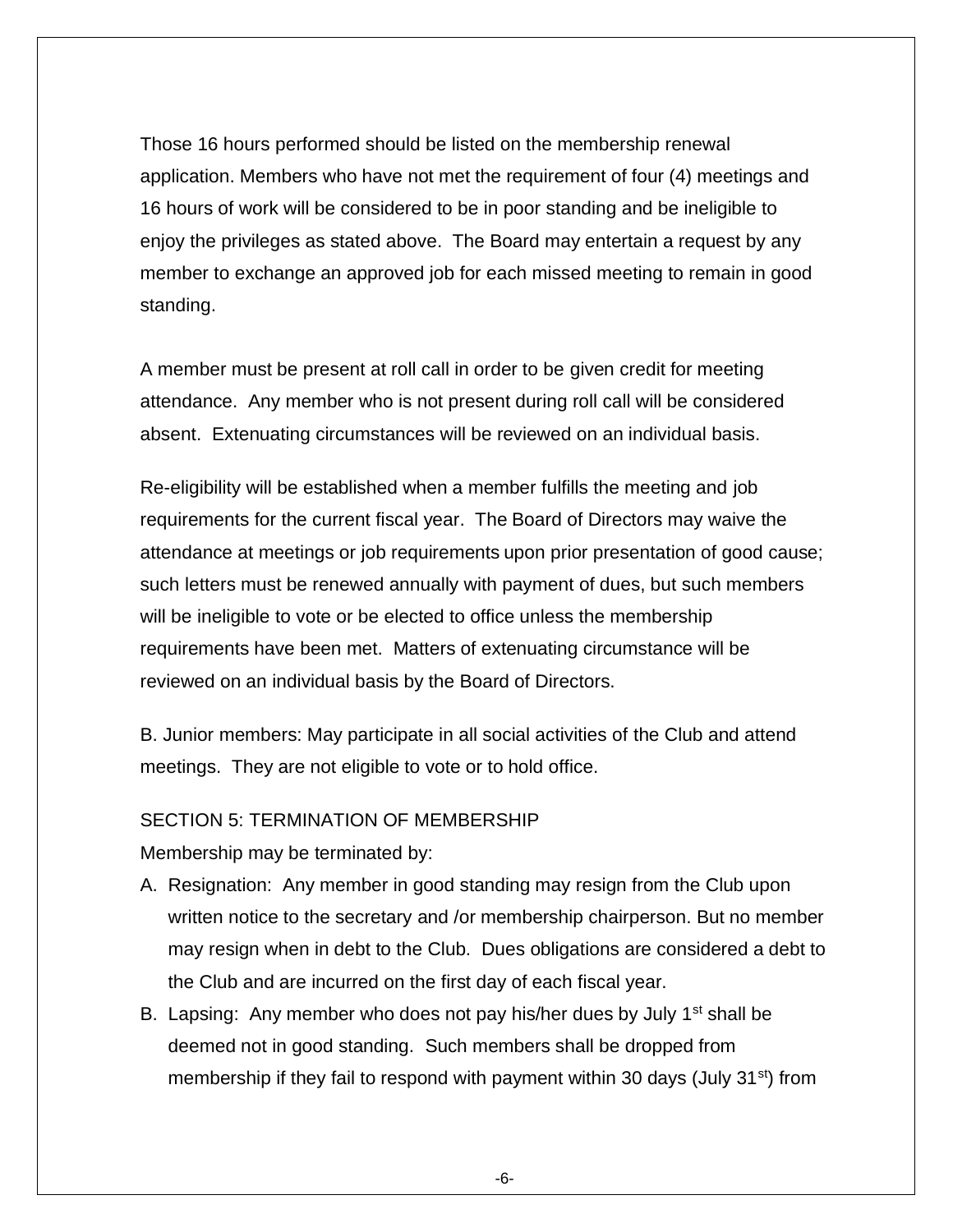the date of lapsing. Dropped members shall be notified by mail. A member who has been dropped from membership may, upon payment of the debt, regain his membership only after submission of a new application for membership as indicated in Section 3 of this Article.

C. Expulsion: A membership may be terminated by expulsion as provided in Article 10, Section 3 of this Constitution and By-laws.

# SECTION 6: HONORARY MEMBERSHIP

Honorary membership shall be awarded by the Club to persons who have rendered a unique or valuable service to the welfare of the Club.

An application for Honorary membership may be instituted by a majority vote of the Board of Directors or may be proposed in writing to the Board by at least five members in good standing. A ¾ affirmative vote of the entire Board of Directors shall be required to forward the application to the membership for approval. A  $\frac{3}{4}$ vote of the members present and eligible to vote shall be required to elect a person to Honorary membership.

Honorary members will be exempt from payment of the Club dues and shall enjoy all the other benefits of the Club except the right to vote or hold office.

# ARTICLE FOUR MEETINGS AND VOTING

## SECTION 1: CLUB MEETINGS

Monthly meetings of the Club shall be held on the 3<sup>rd</sup> Friday of the month or at such time and place as may be designated by the Board of Directors. There are no regularly scheduled meetings in July and August.

## SECTION 2: SPECIAL MEETINGS

Special meetings may be called as necessary:

A. By the President;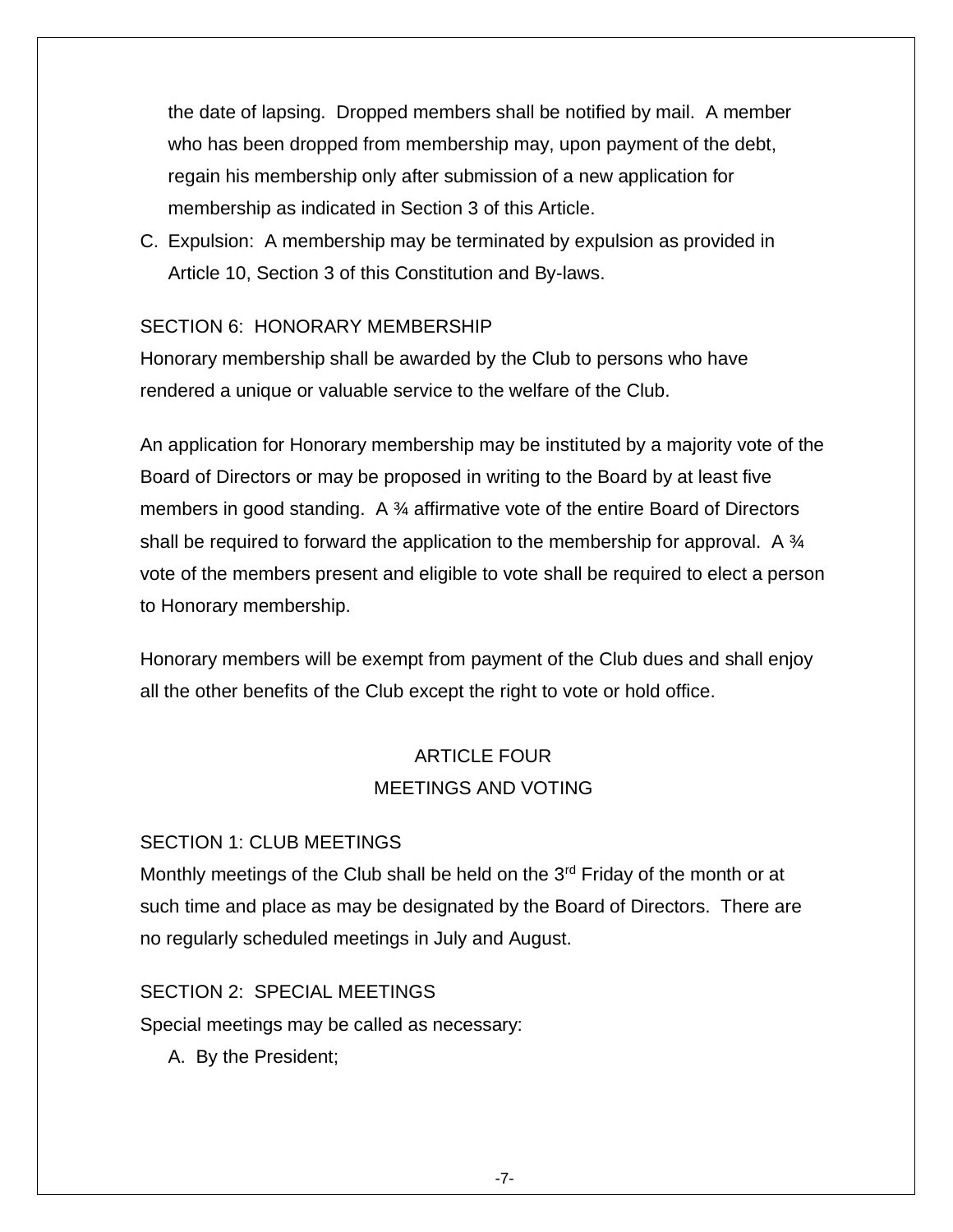- B. By the Secretary upon receipt of a petition signed by nine voting members in good standing;
- C. By request of three members of the Board of Directors addressed to the President or Secretary.

Such special meetings shall be held at a time and place as may be designated by the person or persons authorized herein to call such meetings.

# SECTION 3: BOARD MEETINGS

Meetings of the Board of Directors should be held bi-monthly at such time and place as may be designated by the Board.

Failure of a Director (Officer) to attend three successive regular Board Meetings without prior notification of good cause as well as failure to maintain membership in good standing shall be considered a tender of resignation from the Board (Office). There shall be no exceptions or waivers of this requirement.

# SECTION 4: SPECIAL BOARD MEETINGS

Special meetings of the Board shall be called at the request of the President, or by the Secretary upon receipt of a written request signed by at least three members of the Board. Such a meeting shall be held at a time and place as may be designated by the person authorized herein to call such meetings.

# SECTION 5: MEETING NOTICES AND LOCATION

All meetings of the Club and Board of Directors shall be held on Staten Island. Written notice of meetings shall be mailed or emailed by the Secretary and/or Membership Chairperson at least 5 days and not more than 15 days prior to the date of the meeting. In case of special meetings, the notice shall state the purpose of the meeting, and no other Club business may be transacted thereat. The Quorum for Club meetings shall be 1/4 of the voting members in good standing and for Board meetings at least 6 members.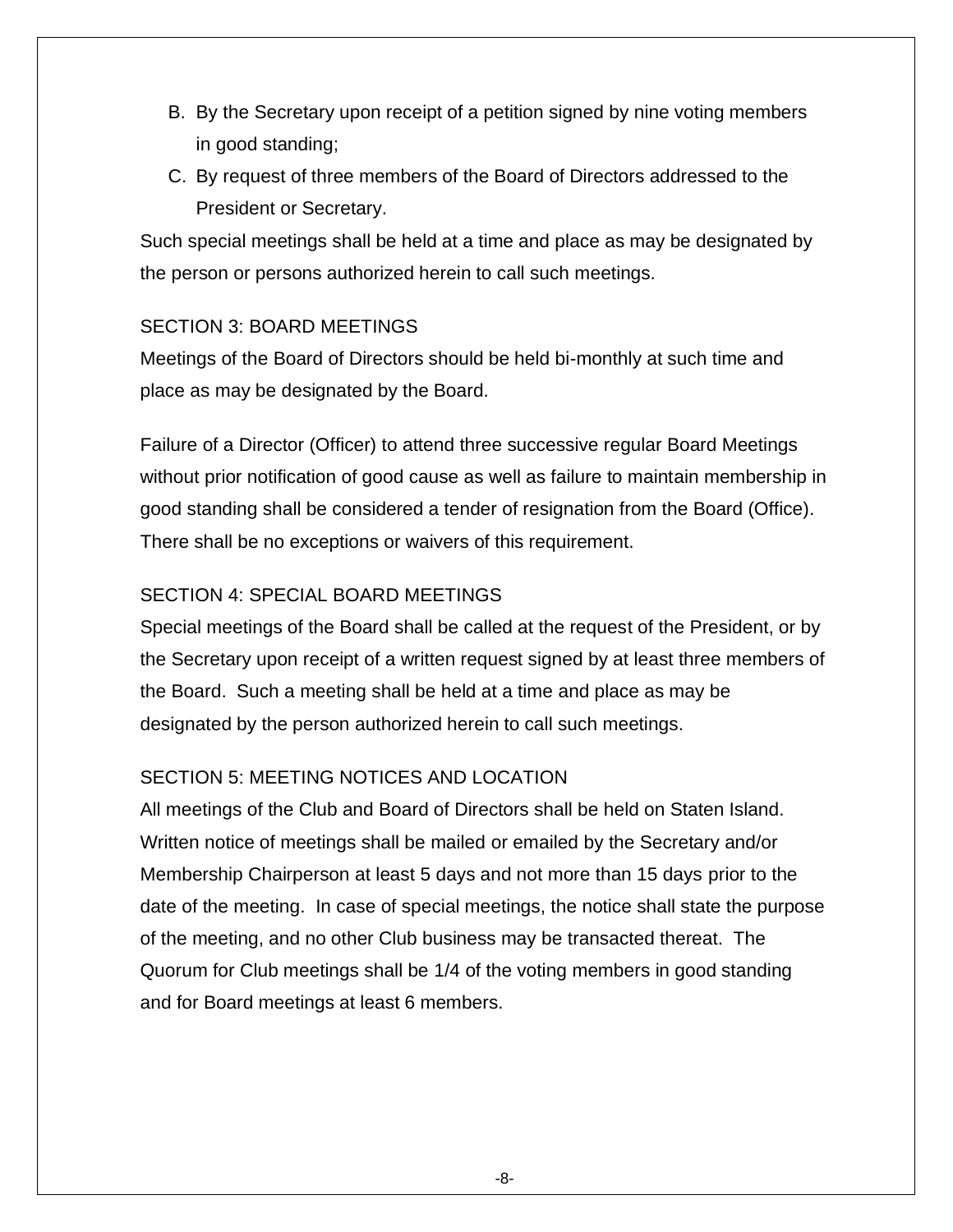## SECTION 6: VOTING

Each member in good standing who fulfills the requirements of Article 3, Section 4, shall be entitled to one vote at any meeting of the Club at which he/she is present. Proxy voting is not permitted at any Club meeting or election.

# ARTICLE FIVE DIRECTORS AND OFFICERS

# SECTION 1: BOARD OF DIRECTORS

The Board shall be comprised of the President, Vice-President, Secretary, Treasurer and 6 other persons, all of whom shall be members in good standing and all of whom shall be elected at the Club's annual meeting as provided in Article 6 and shall serve until their successors are elected or as hereinafter provided for in this Article. The general management of the Club's affairs shall be entrusted to the Board of Directors.

The Directors shall be elected for three-year terms, 2 Directors each year, and may be elected for no more than 2 consecutive terms. The outgoing President at the annual meeting shall automatically become a voting member of the Board of Directors for the fiscal year directly following the termination of tenure. This oneyear period shall not be considered within the prohibition of more than 3 consecutive terms.

Directors shall be prepared to serve as head of the nominating committee; to do various research tasks, and serve on special committees as befits the Club. Directors, in addition, should be actively engaged and working for the Club.

The first full meeting of each new Board shall be held in July.

## SECTION 2: OFFICERS

The Club's officers shall consist of President, Vice-President, Secretary, and Treasurer, who shall serve in their respective capacities both with regard to the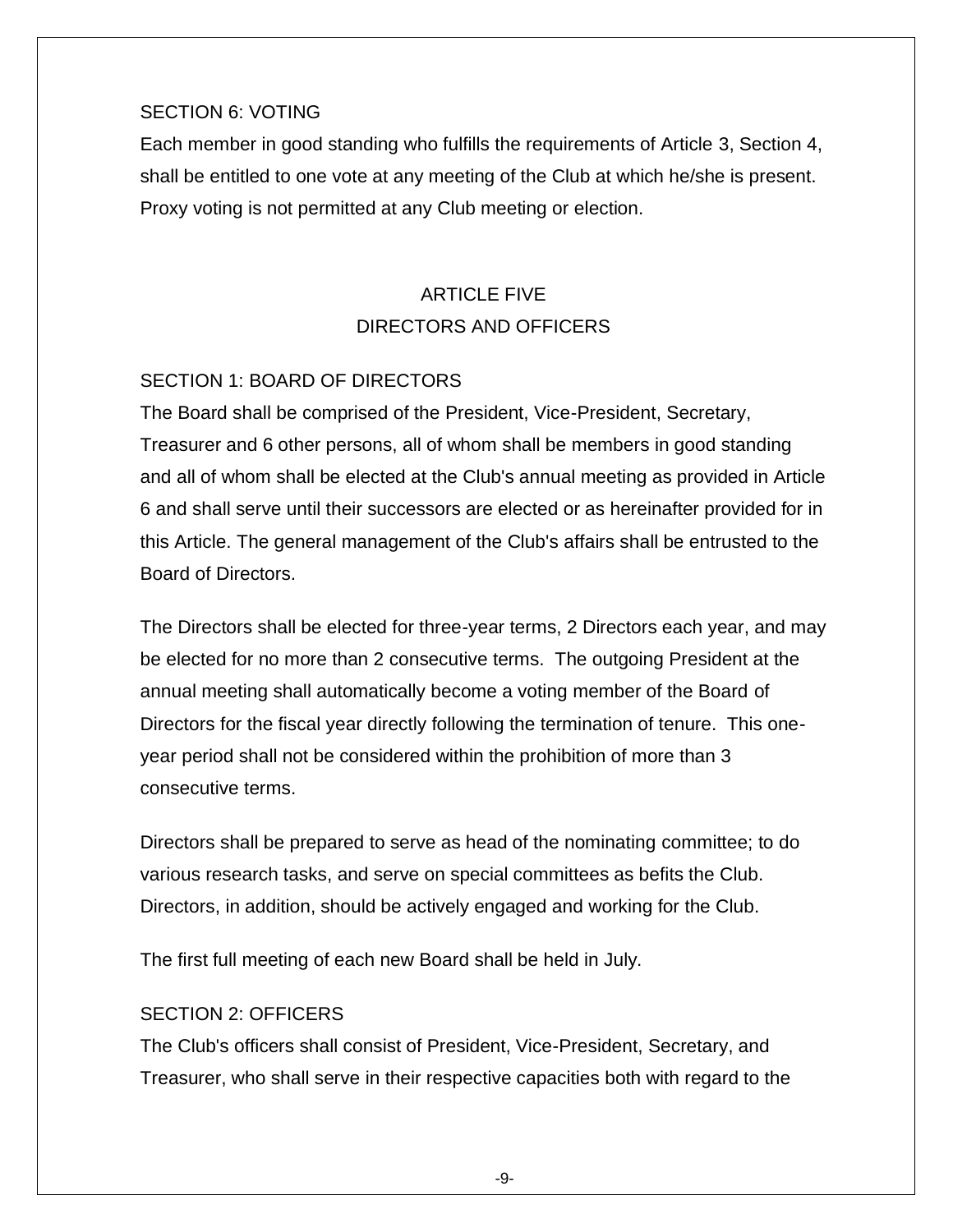Club and its meetings and the Board and its meetings. The Officers shall be elected for 1-year terms. The President may not be elected for more than 3 consecutive terms.

- A. The President shall preside at all meetings of the Club and Board and shall have the duties and privileges normally appurtenant to the office of the President in addition to those particularly specified in these By-Laws.
- B. The Vice-President shall have the duties and exercise the powers of the President in case of the President's death, absence, incapacity or resignation until the Board of Directors acts as hereinafter specified in this Article.
- C. The Secretary shall keep a record of all meetings of the Club and of the Board of Directors, and of all matters of which a record shall be ordered by the Club; shall have charge of the correspondence, notifications of meetings, results of elections, admission or rejection to membership; shall keep a roll of members and their addresses; and shall carry out such other duties as are prescribed in this Constitution and By-Laws. The Secretary shall hold the Corporation Seal and Charter.
- D. The Treasurer shall collect and receive all monies due or belonging to the Club. He/she shall deposit the same in a bank designated by the Board, in the name of the Club. The books shall be open at all times to inspection by the Board and the Treasurer shall report at every meeting the condition of the Club's finances and every item of receipt or payment not previously reported. At the annual meeting he/she shall render an account of all monies received and expended during the previous fiscal year. The treasurer shall maintain a complete list of the members of the Club at all times.

#### SECTION 3: VACANCIES

Any vacancies occurring on the Board or among the officers during the year shall be filled until the next annual election by a majority vote of all the members of the Board at its first regular meeting following the creation of such vacancy, or at a Special Board Meeting called for that purpose, with the exception that a vacancy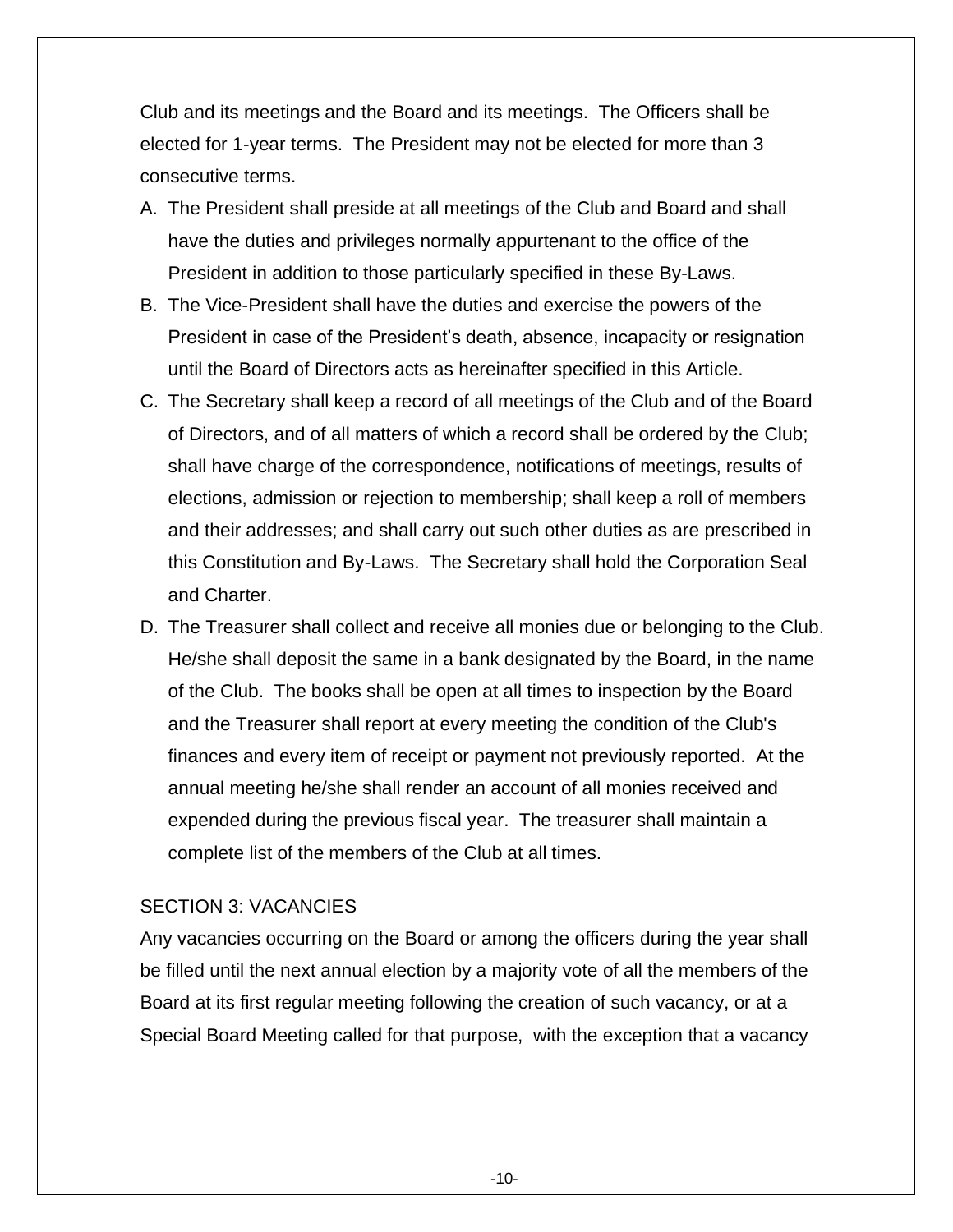in the office of President shall automatically be filled by the Vice-President and the resulting vacancy in the office of Vice President shall be filled by the Board.

At the next annual election a director shall be elected to fill the unexpired term of any vacancy.

# ARTICLE SIX THE CLUB YEAR, ANNUAL MEETINGS, ELECTIONS

# SECTION 1: CLUB YEAR

The Club's fiscal year and training year shall begin on the first day of July and end on the thirtieth day of June. The Club's official year shall begin immediately at the conclusion of the election at the Annual Meeting and shall continue through the election at the next Annual Meeting.

# SECTION 2: ANNUAL MEETING

The Annual Meeting shall be held in the 3<sup>rd</sup> week of June at which the Officers and Directors for the ensuing year shall be elected by secret, written ballot from among those nominated in accordance with Section 4 of this Article. They shall take office immediately upon the conclusion of the election and each retiring officer shall turn over to his/her successor in office all properties and records relating to that office within 30 days after election.

# SECTION 3: ELECTIONS

The nominated candidate receiving the greatest number of votes for each office shall be declared elected. The nominated candidates for other positions on the Board who receive the greatest number of votes for such position shall be declared elected.

## SECTION 4: NOMINATIONS

No person may be a candidate in a Club election who has not been nominated. During the month of January, the Board shall select a Nominating Committee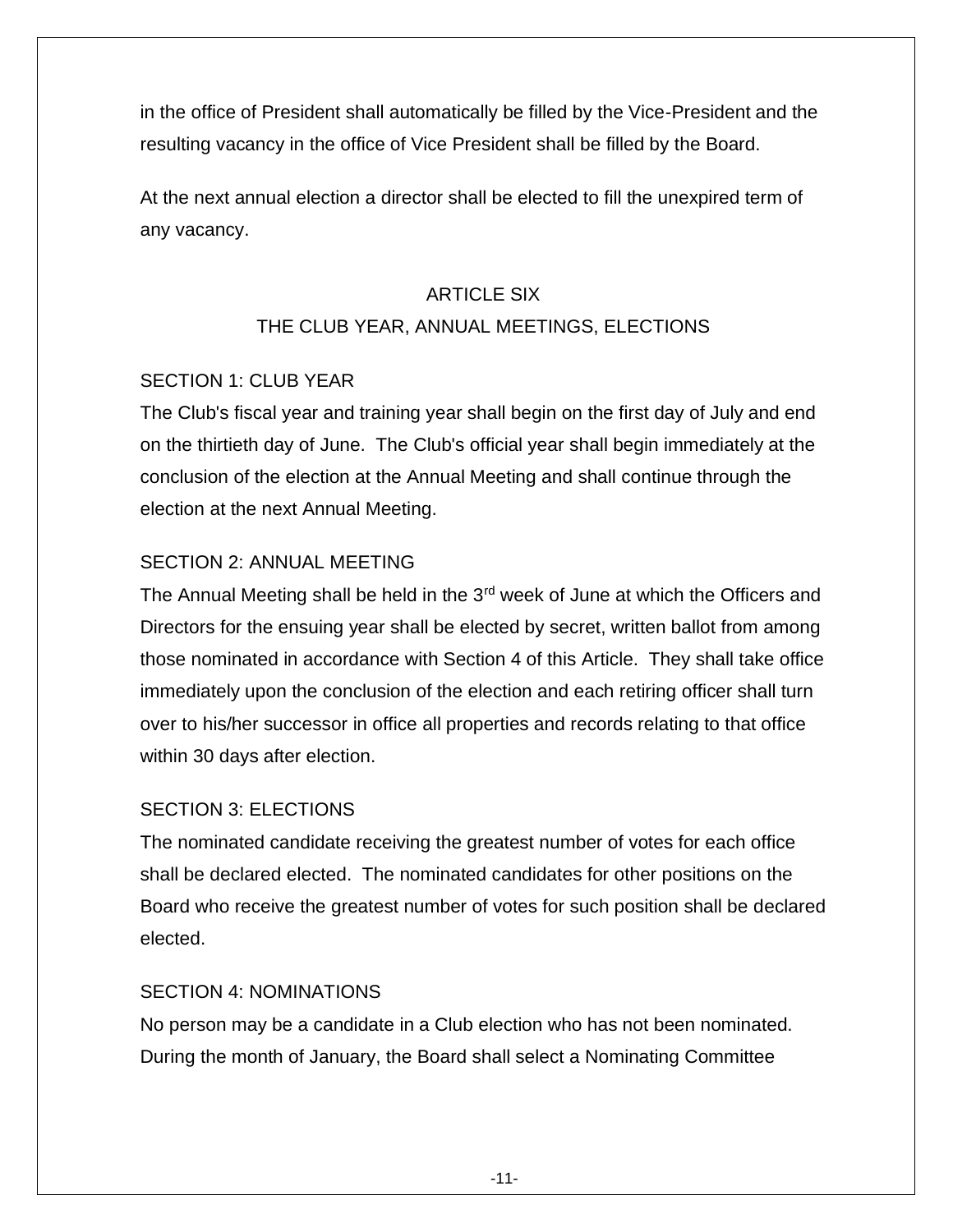consisting of three members only one of whom shall be a Board member. This Board member shall serve as chairperson for the committee and it shall be his/her duty to call a committee meeting which shall be held on or before March 20<sup>th</sup>.

- A. The committee shall nominate one candidate for each office and two candidates for the Board. These candidates shall not be chosen from among the members of the Nominating Committee. Additional candidates shall be nominated for any unexpired terms created by a Board vacancy prior to May 15<sup>th</sup>. After securing the consent of each person so nominated, the committee shall immediately report their nominations to the Secretary in writing. In the event that a viable candidate for any office or Board position cannot be found, the Nominating Committee shall petition the President to call a Special Board Meeting for the purpose of selecting a nominee.
- B. Upon receipt of the Nominating Committee's report, the Secretary shall before April 15<sup>th</sup>, notify each member of the Club in writing of the candidates so nominated.
- C. Additional nominations may be made after April 15<sup>th</sup> but before May 15<sup>th</sup> by written petition to the Secretary, signed by three members in good standing at the time the petition is submitted and endorsed by each additional nominee, signifying his/her willingness to be a candidate for the office indicated.
- D. On or before May  $15<sup>th</sup>$  the Secretary shall notify each member of the Club of the complete nominations without comment except to indicate which nominees the Nominating Committee selected. If no additional nominations are made as indicated in (C) above, the Nominating Committee's report, as indicated in (B) above, will be considered sufficient notification. In case of Board vacancy after May 15<sup>th</sup>, the Board will nominate additional candidates to complete the term of the vacancy. The members will be notified of the change no later than 5 days prior to the annual meeting.
- E. No person may be a candidate for more than one position, and the additional nominations, which are provided for herein, may be made only from among those members who have not already accepted a nomination by the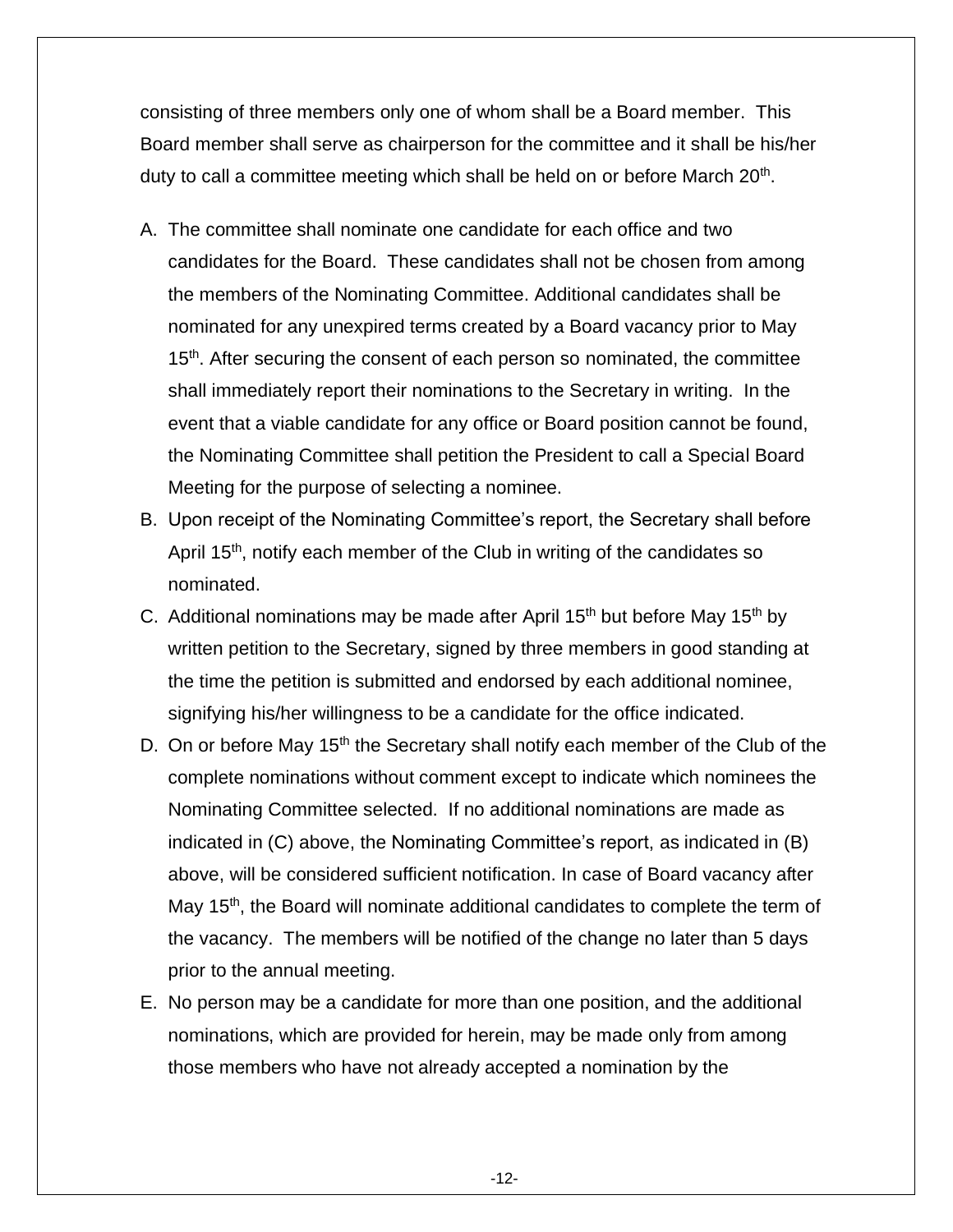Nominating Committee. Nominations cannot be made at the Annual meeting or in any other manner other than provided in this section.

# **ARTICLE SEVEN** LICENSED EVENTS

SECTION 1: All licensed events will be run in accordance with rules and policies set forth by the organization for which the license has been issued. (For example, All A.K.C. rules and policies will be followed at A.K.C. licensed events.)

# ARTICLE EIGHT **COMMITTEES**

SECTION 1: The Board, upon recommendation of the President, may each year appoint standing committees to advance the work of the Club which may be best served by committees. Such committees shall always be subject to the final authority of the Board. Special committees may also be created by the President with the approval of the Board to aid in areas not covered by standing committees. The President shall, ex officio, be a member of all committees, except the Nominating Committee.

SECTION 2: Any committee appointment may be terminated by a majority vote of the full membership of the Board upon written notice to the appointee, and the Board may appoint successors to those persons whose services have been terminated.

SECTION 3: No bills incurred by a committee shall be paid unless approved by the chairperson of the committee incurring the bill, or approved by the President. Board approval is required in advance to make an expenditure of \$200.00 or more and shall then be paid by a check signed by both the President and the Treasurer.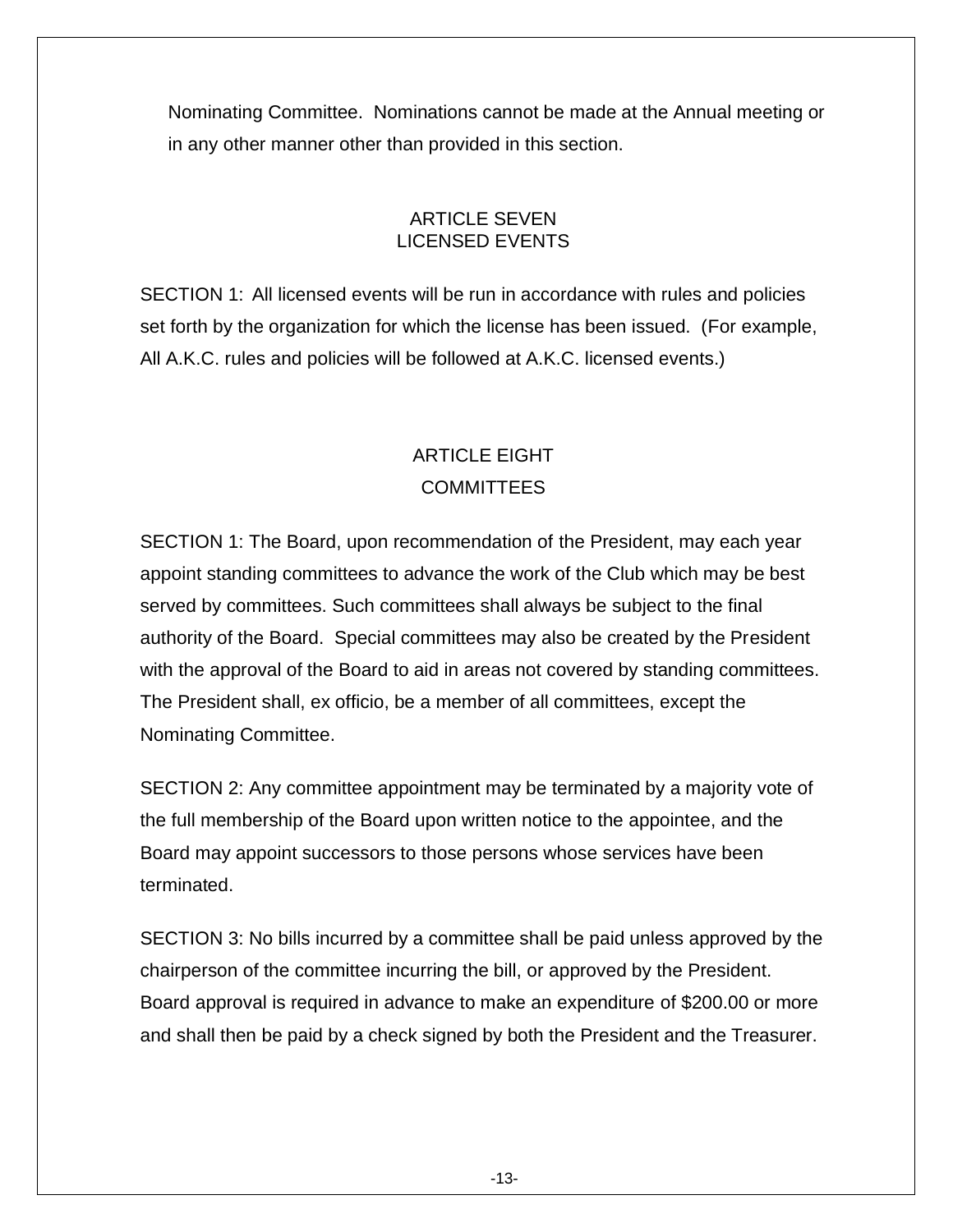# ARTICLE NINE TRAINING DIRECTORS AND COMMITTEES

# SECTION 1: TRAINING DIRECTORS

Because dog training is the core activity of the Club, the Training Directors are to be qualified instructors of dog training who are members in good standing.

- A. At the first Board meeting, the President shall nominate the Training Directors. These nominations must be approved by a  $\frac{3}{4}$  majority vote of the Board. If because of absence no majority vote is possible, the votes of the absent members must be secured in writing before the appointment is approved or disapproved.
- B. If a ¾ majority in favor is not obtained, the Board of Directors must select each new nominee by a majority vote of the entire Board. If because of absence no majority vote is possible, the votes of absent members must be secured in writing before the appointment is definitely approved or disapproved.

SECTION 2: Training Directors automatically become Chairpersons of the committees for which they are responsible and, as such, appoint members of the committees to their respective functions. Training Directors become non-voting members of the Board of Directors for their tenure in office. Training Directors may be removed from office at any time on recommendation of a ¾ vote of the full Board of Directors.

SECTION 3: The Training Directors, with and through their committees:

- A. Arrange for place, time and schedule for all training classes;
- B. Conduct all classes;
- C. Maintain all records of same;
- D. Enlist new members for training classes;
- E. Recommend the training fee for each class category for Board approval;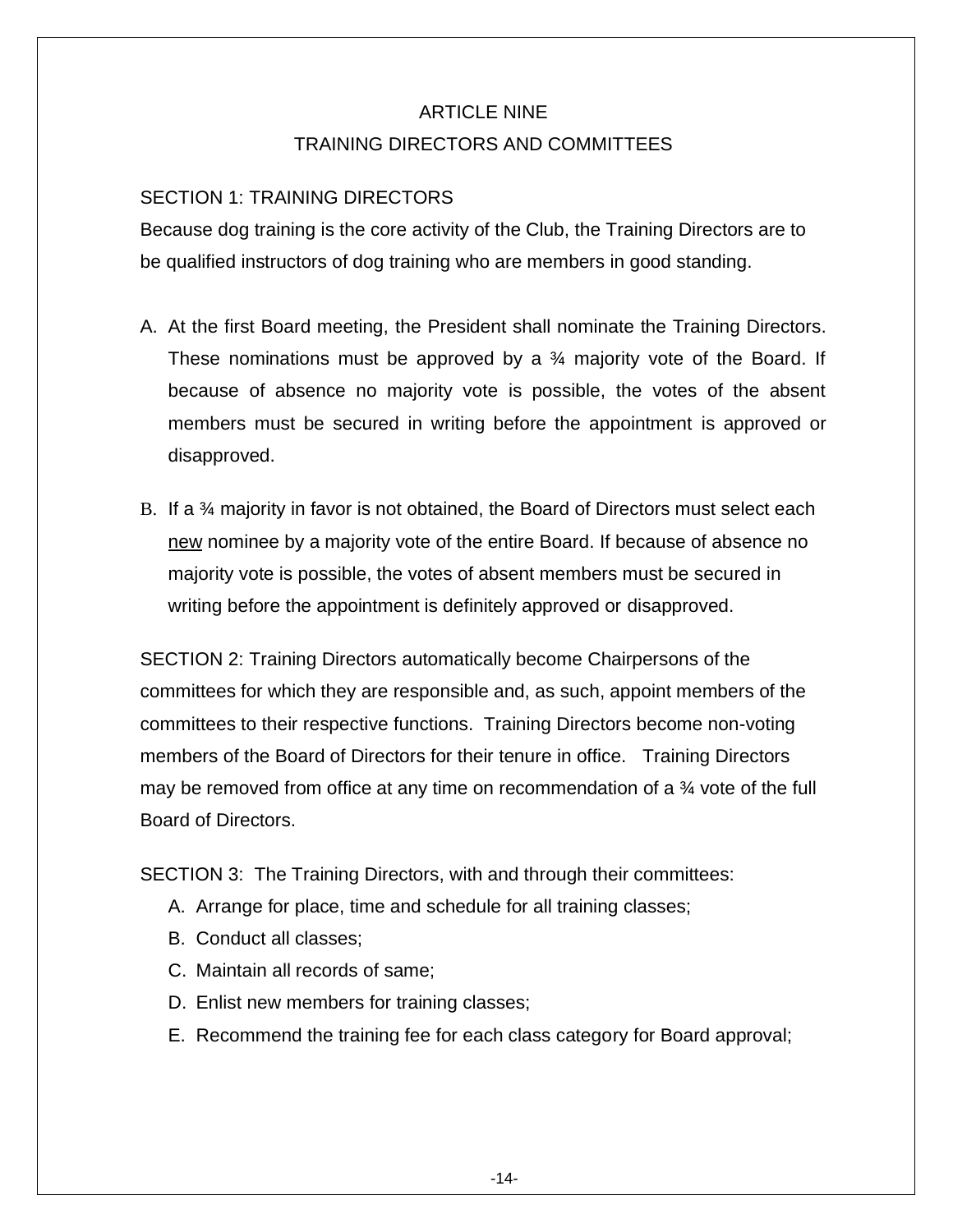F. Formulate all training practices and policies and the manner in which training classes will be conducted.

# **ARTICLE TEN** DISCIPLINE

# SECTION 1: CHARGES

Any member may prefer charges against a member for alleged misconduct prejudicial to the best interest of the Club. Written charges with specifications must be filed in duplicate with the Secretary together with a deposit of \$10.00 which shall be forfeit if such charges are not sustained by the Board following a hearing. The Secretary shall promptly send a copy of the charges to each member of the Board. The Board shall first consider whether the actions alleged in the charges, if proven, might constitute conduct prejudicial to the best interest of the Club. If charges are considered non-prejudicial, the Board may refuse to entertain jurisdiction.

If it entertains jurisdiction, it shall fix a date for a hearing by the Board not less than three nor more than six weeks thereafter. The Secretary shall promptly send one copy of the charges to the accused by registered mail together with a notice of the hearing and an assurance that the defendant may personally appear in his own defense and bring witnesses if he/she wishes.

## SECTION 2: BOARD HEARING

The Board shall have complete authority to decide whether counsel may attend the Board hearing, but both complainant and defendant shall be treated uniformly in this regard.

Should the charges be sustained, after hearing all the evidence and testimony presented by the complainant and defendant, the Board may, by a majority vote of those present, suspend the defendant for all privileges of the Club for not more than six months from the date of the hearing and, if it deems that punishment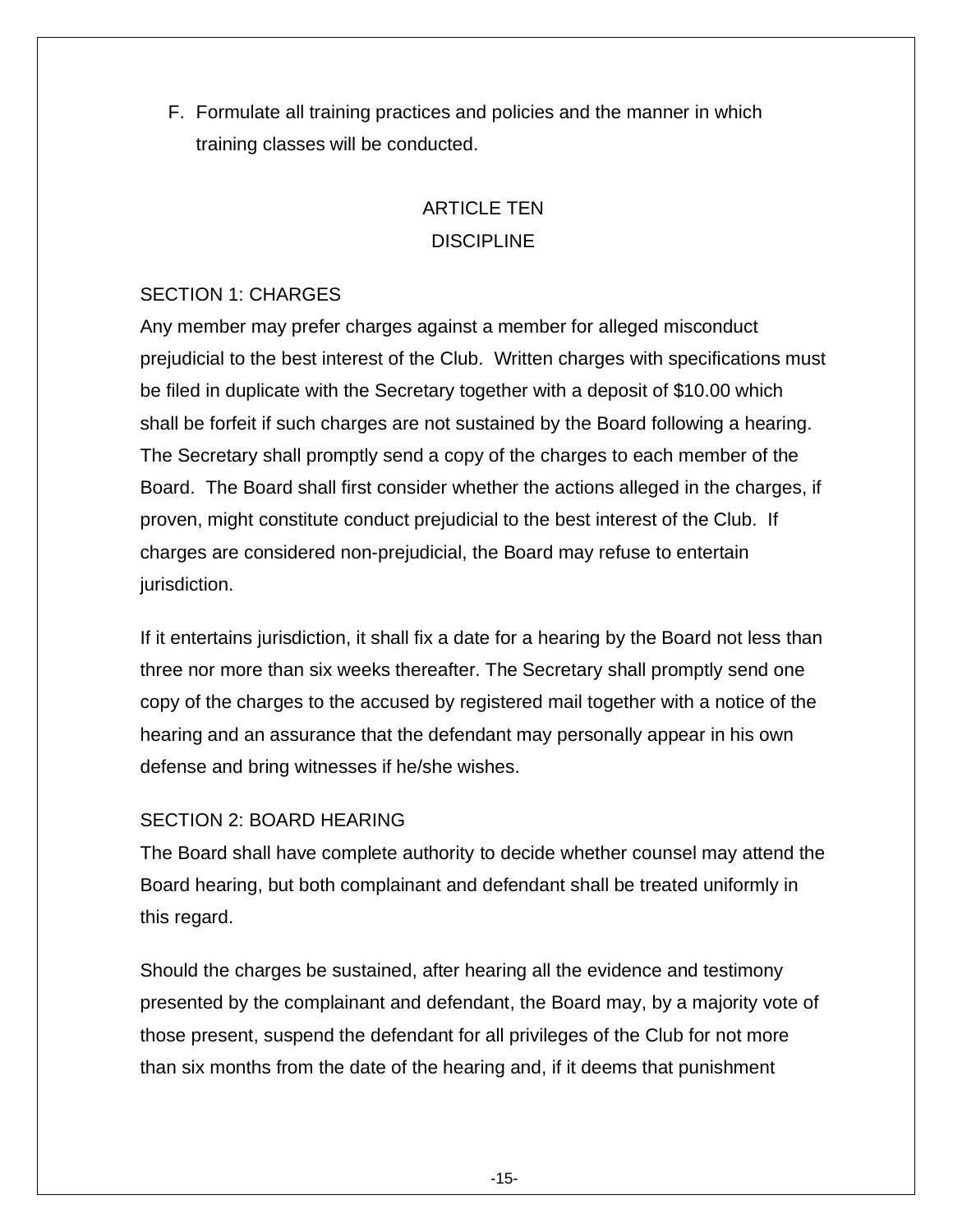insufficient, it may also recommend to the membership that the penalty be expulsion. Immediately after the Board has reached a decision, its findings in written form shall be filed with the Secretary. The Secretary shall notify each of the parties of the Board's decision and penalty, if any.

# SECTION 3: EXPULSION

Expulsion of a member from the Club may be accomplished only at a meeting of the Club following a Board hearing and upon the Board's recommendation as provided for in the aforementioned sections of this article. Such proceedings may occur at a regular or special meeting of the Club to be held within a sixty day period but not earlier than thirty days after the date the Board recommends expulsion.

The defendant's suspension shall not restrict his/her right to appear. The President shall read the charges and the Board's findings and recommendations. The defendant, if present, shall be invited to speak in his/her own behalf if he/she so wishes. The members in good standing present shall vote by secret ballot on the proposed expulsion. A 2/3 vote shall be necessary for expulsion. If expulsion is not voted, the Board's suspension shall stand.

# SECTION 4: REGISTRY SUSPENSION

Any member who is suspended from the privileges of the American Kennel Club or any other recognized Registry shall be automatically suspended from the privileges of this Club for a like period.

# ARTICLE ELEVEN AMENDMENTS

SECTION 1: Amendments to the Constitution and By-Laws may be proposed by the Board of Directors or by written petition addressed to the Secretary signed by 10 of the members in good standing. Amendments proposed by such petition shall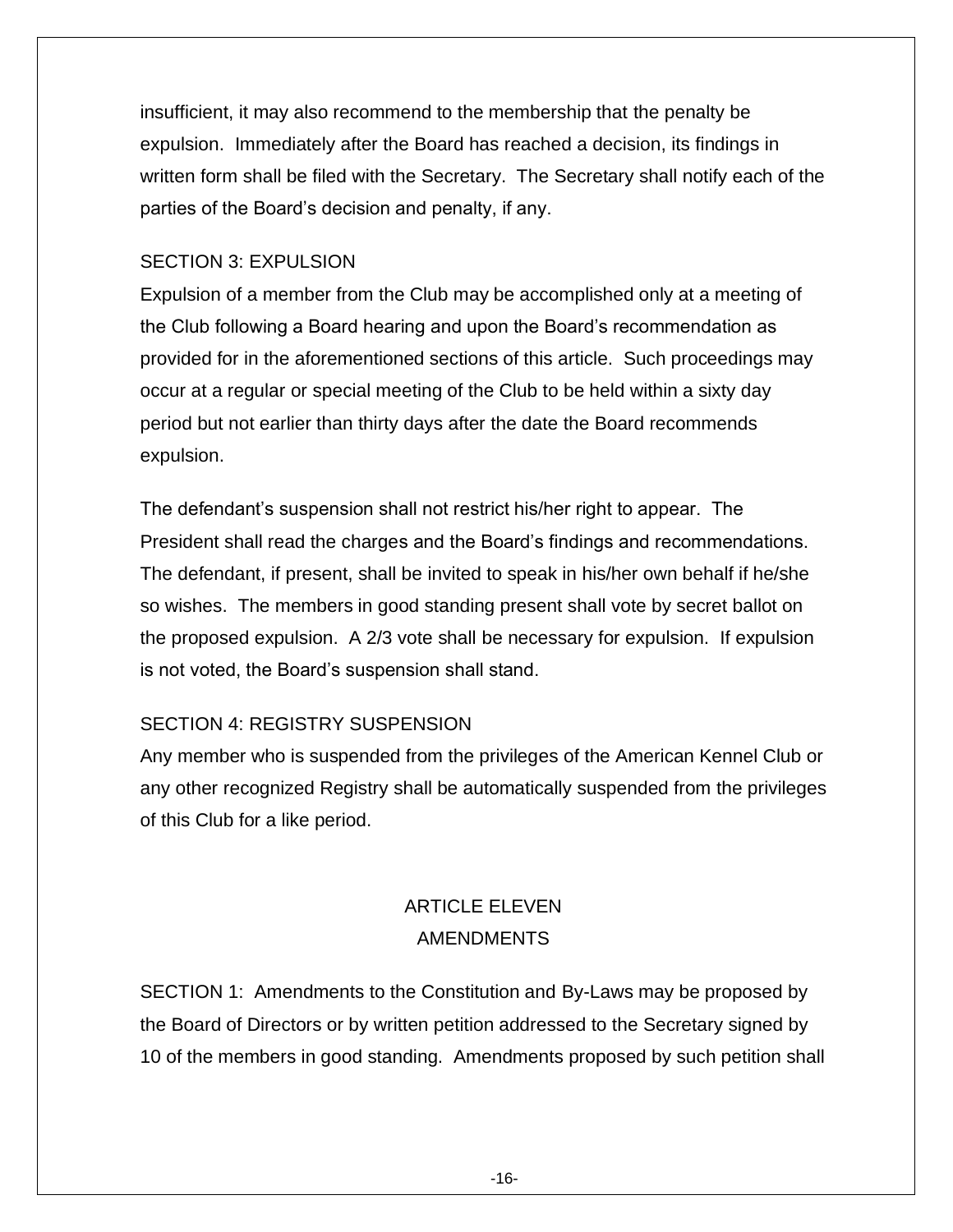be considered by the Board of Directors and must be submitted to the members with the recommendation of the Board within 90 days of the date when the petition was received by the Secretary.

SECTION 2: The Constitution and By-Laws may be amended by a 2/3 vote of members present at a regular or special meeting called for that purpose, provided the proposed amendments have been included in the notice of the meeting and mailed to each member at least 2 weeks prior to the date of the meeting.

# ARTICLE TWELVE DISSOLUTION

# SECTION 1: DISSOLUTION

The Club may be dissolved at any time by the written consent of not less than  $\frac{3}{4}$  of the members in good standing at the time.

SECTION 2: In the event of dissolution, whether voluntary or involuntary or by operation of law, none of the property of the Club or any proceeds thereof nor any assets of the Club shall be distributed to any of its members. After payment of all Club debts, its property and assets shall be given to a non-profit organization for the benefit of dogs selected by the Board of Directors and in accordance with the laws of the State of New York.

# ARTICLE THIRTEEN ORDER OF BUSINESS

SECTION 1: At the meetings of the Club the order of business, so far as the character and nature of the meeting may permit, shall be as follows:

MINUTES OF THE LAST MEETING TREASURE'S REPORT **COMMUNICATIONS** REPORTS OF COMMITTEES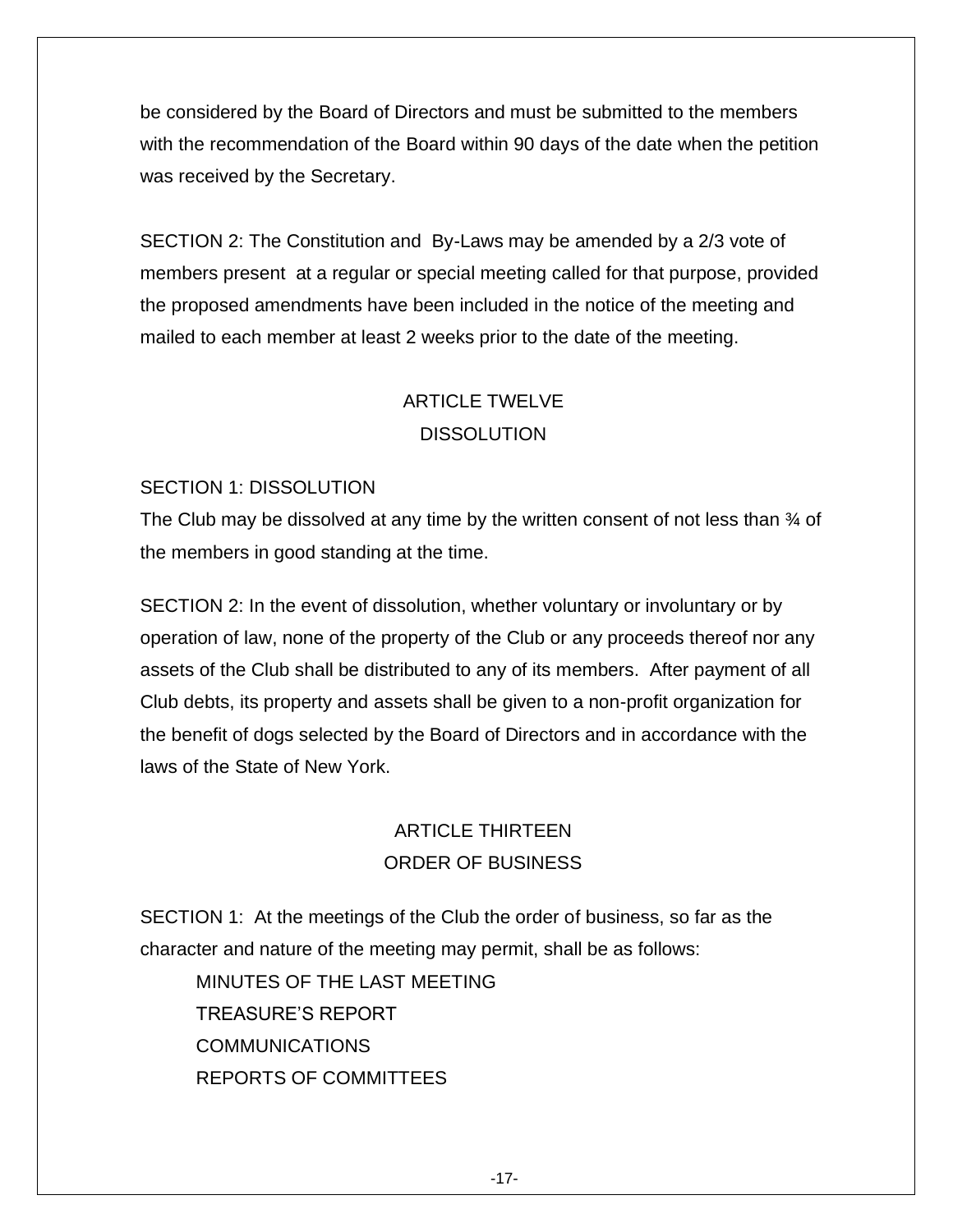UNFINISHED BUSINESS ROLL CALL ELECTION OF OFFICERS AND BOARD (JUNE MEETING) ELECTION OF NEW MEMBERS NEW BUSINESS ADJOURNMENT

SECTION 2: At meetings of the Board, the order of business, so far as the character and nature of the meeting may permit, shall be as follows:

ROLL CALL MINUTES OF THE LAST MEETING SECRETARY'S REPORT TREASURER'S REPORT REPORTS OF COMMITTEES UNFINISHED BUSINESS READING AND APPROVAL OF NEW MEMBER APPLICATIONS NEW BUSINESS ADJOURNMENT

SECTION 3: Robert's Rules of Order (latest edition) shall govern for any situation not provided for in these By-Laws.

# ARTICLE FOURTEEN CONSTITUTION REVIEW

SECTION 1: At the June Annual Meeting each Officer and Board member will be given a current copy of the Constitution for review. At the July Board meeting, each director and Board member will sign and date on the last page attesting that he/she has read and agreed to the Constitution and By-Laws. After each member of the Board has signed, the Secretary will distribute via email a copy of the